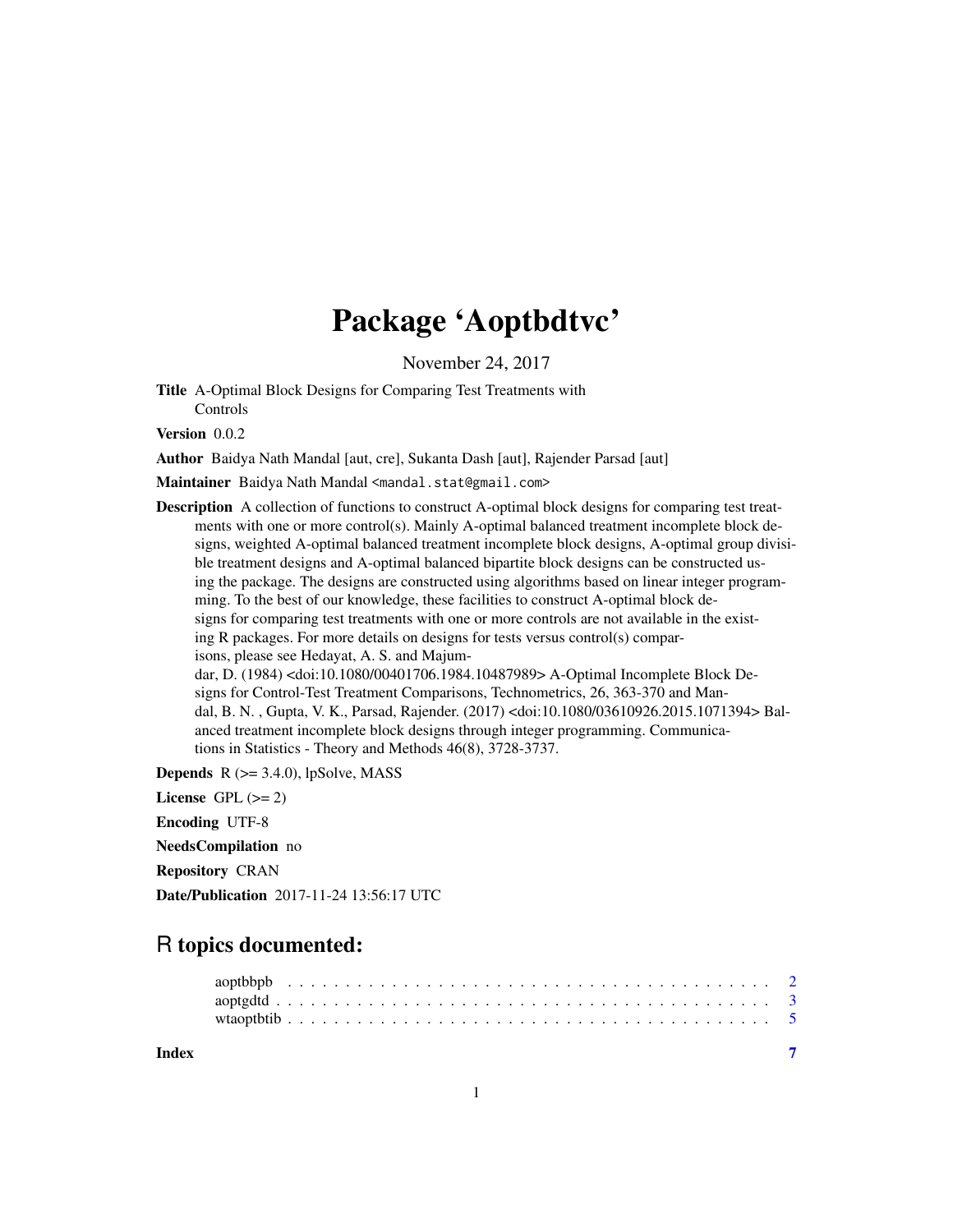<span id="page-1-0"></span>

# Description

This function generates A-optimal balanced bipartite block (BBPB) designs for tests vs controls comparisons with specified parameters

# Usage

aoptbbpb(v1,v2,b,k,ntrial)

# Arguments

| v <sub>1</sub> | number of test treatments      |
|----------------|--------------------------------|
| V <sup>2</sup> | number of controls             |
| h              | number of blocks               |
| k              | block size                     |
| ntrial         | number of trials, default is 5 |

#### Value

It either returns a message that "Design not found" or "BBPB Design does not exist for these parameters" or a design. If a design is found, it returns a list with following components

| parameters | parameters of the design                               |
|------------|--------------------------------------------------------|
| design     | generated A-optmal BBPB design                         |
| N          | incidence matrix of the generated A-optmal BBPB design |
| <b>NNP</b> | concurrence matrix of the generated design             |
| Aeff       | A-efficiency of the design                             |
| type       | R- type or S- type design                              |

#### Note

The function is useful to construct A-optimal BBPB designs for  $v1+v2 \le 30$  and up to block size 10. May not be very useful beyond  $v1+v2 > 30$ . For k <= 3, designs with larger  $v1+v2$  may be obtained.

# Author(s)

Baidya Nath Mandal <mandal.stat@gmail.com>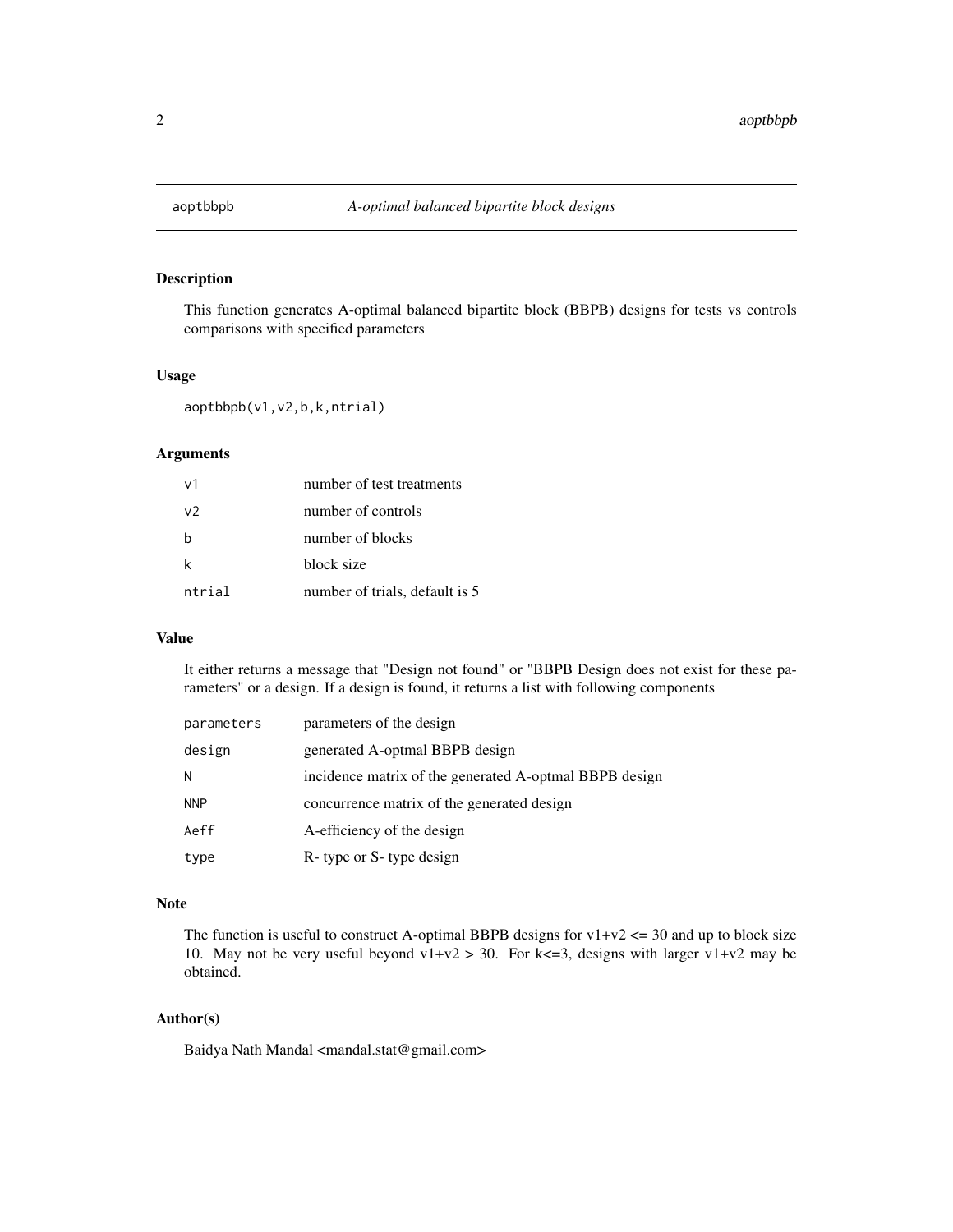#### <span id="page-2-0"></span>aoptgdtd 3

# References

Jaggi, S., Gupta, V. and Parsad, R. (1996). A-efficient block designs for comparing two disjoint sets of treatments, Communications in Statistics-Theory and Methods 25(5), 967–983.

Mandal, B. N., Parsad, R. and Dash, S. (2017). A-optimal block designs for comparing test treatments with control treatment(s) - an algorithmic approach, upcoming project report, ICAR-Indian Agricultural Statistics Research Institute, New Delhi, India.

#### Examples

```
##construct an A-optimal BBPB design with 5 test treatments and 3 control treatments in
##12 blocks each of size 5
aoptbbpb(v1=5,v2=3,b=12,k=5)
##construct an A-optimal BBPB design with 6 test treatments and 3 control treatments in
##6 blocks each of size 8
aoptbbpb(v1=6,v2=3,b=6,k=8)
##Design does not exist
#not run
aoptbbpb(3,2,9,3)
aoptbbpb(6,3,9,4)
#Design not found
## Not run: aoptbbpb(3,3,12,4)
```
aoptgdtd *A-optimal group divisible treatment designs*

# Description

This function generates A-optimal group divisible treatment (GDT) designs for test vs control comparisons with specified parameters

#### Usage

```
aoptgdtd(m,n,b,k,ntrial)
```
#### Arguments

| m      | number of rows such that $m^*n$ = number of test treatments    |
|--------|----------------------------------------------------------------|
| n      | number of columns such that $m^*n$ = number of test treatments |
| b      | number of blocks                                               |
| k      | block size                                                     |
| ntrial | number of trials, default is 5                                 |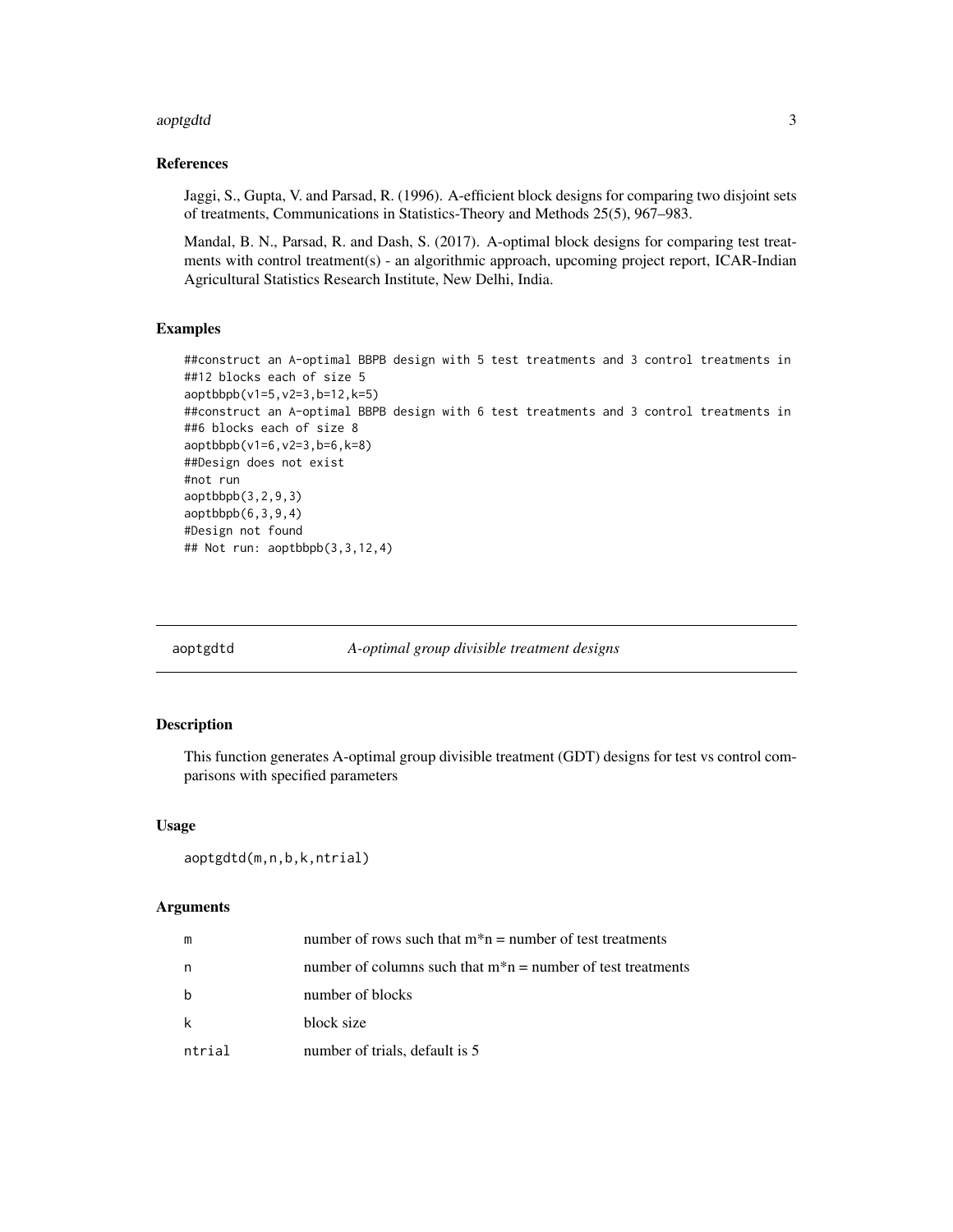#### Value

It either returns a message that "Design not found" or "A-optimal Design does not exist for these parameters" or a design. If a design is found, it returns a list with following components

| parameters | parameters of the design                              |
|------------|-------------------------------------------------------|
| design     | generated A-optmal GDT design                         |
| N          | incidence matrix of the generated A-optmal GDT design |
| <b>NNP</b> | concurrence matrix of the generated design            |

#### **Note**

The function is useful to construct A-optimal GDT designs for number of test treatments <= 30 and up to block size 10. May not be very useful for m\*n > 30. For k<=3, designs with larger number of test treatment may be obtained.

#### Author(s)

Baidya Nath Mandal <mandal.stat@gmail.com>

#### References

Jacroux, M. (1989). The A-optimality of block designs for comparing test treatments with a control, Journal of the American Statistical Association 84(405), 310–317.

Mandal, B. N., Parsad, R. and Dash, S. (2017). A-optimal block designs for comparing test treatments with control treatment(s) - an algorithmic approach, upcoming project report, ICAR-Indian Agricultural Statistics Research Institute, New Delhi, India.

# Examples

```
## construct an A-optimal GDT design with 12 (= 4 x 3) test treatments
##in 12 blocks each of size 6
aoptgdtd(m=4,n=3,b=12,k=6)
## construct an A-optimal GDT design with 8 (= 4 x 2) test treatments
##in 8 blocks each of size 4
aoptgdtd(m=4,n=2,b=8,k=4)
##design does not exist
aoptgdtd(4,2,8,2)
##Design not found
## Not run: aoptgdtd(3,3,15,3)
```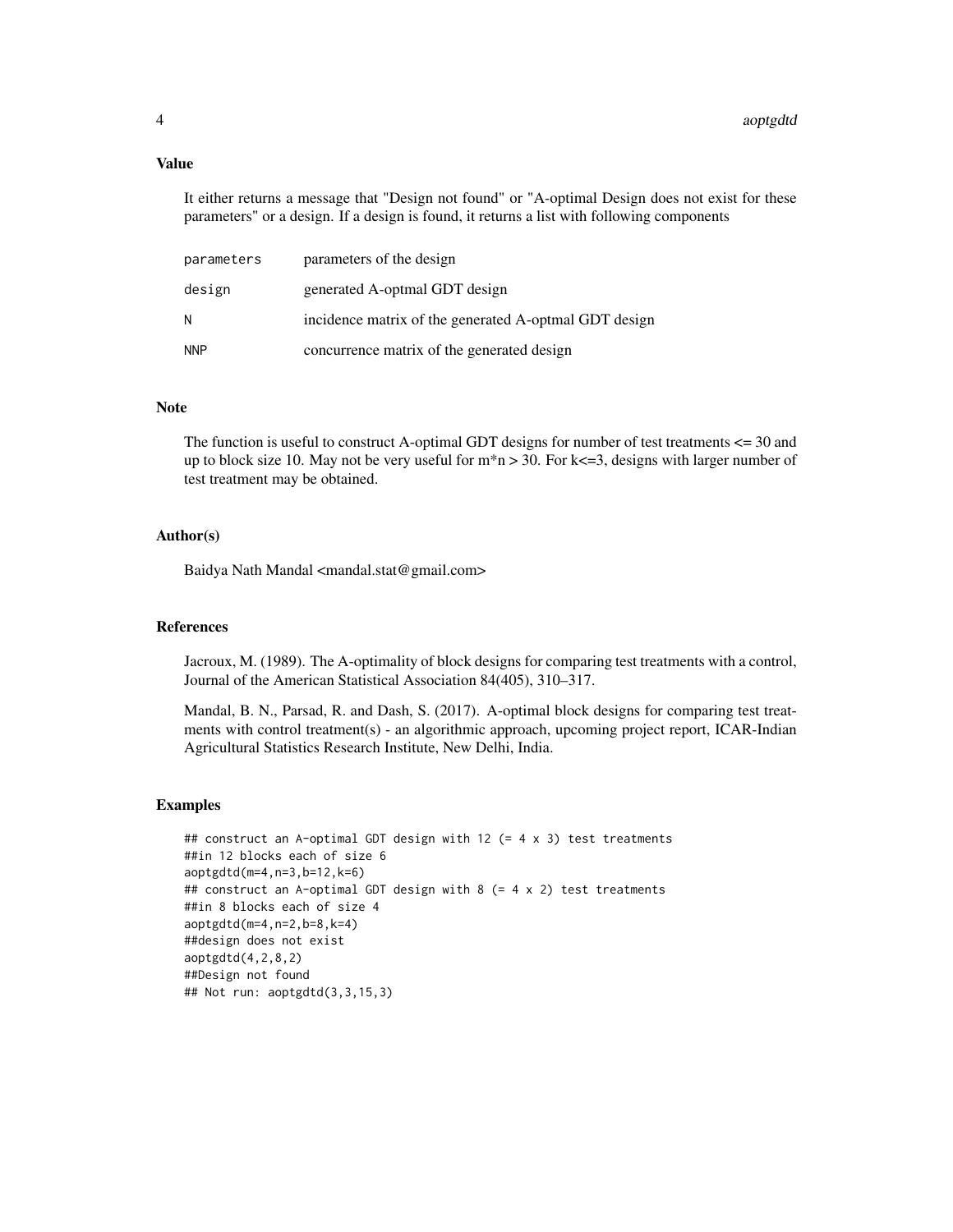<span id="page-4-0"></span>

# Description

This function generates weighted A-optimal balanced treatment incomplete block design for test vs control comparisons with specified parameters

# Usage

wtaoptbtib(v,b,k,alpha,rho=0,ntrial=5)

# Arguments

| $\mathsf{V}$ | number of test treatments                                         |
|--------------|-------------------------------------------------------------------|
| $\mathbf b$  | number of blocks                                                  |
| k            | block size                                                        |
| alpha        | Weight for test versus test comparisons. Should be between 0 to 1 |
| rho          | $rho=0$                                                           |
| ntrial       | number of trials, default is 5                                    |

#### Value

It either returns a message that "Design not found" or "BTIB design does not exist for these parameters" or "Certain conditions are not satisfied" or a design. If a design is found, it returns a list with following components

| parameters | parameters of the design                                        |
|------------|-----------------------------------------------------------------|
| design     | generated weighted A-optmal BTIB design                         |
| N          | incidence matrix of the generated weighted A-optmal BTIB design |
| <b>NNP</b> | concurrence matrix of the generated design                      |

# Note

The function is useful to construct weighted A-optimal BTIB designs upto 30 test treatments and up to block size 10. May not be very useful beyond 30 test treatments. For k<=3, designs with larger number of test treatments may be obtained.

#### Author(s)

Baidya Nath Mandal <mandal.stat@gmail.com>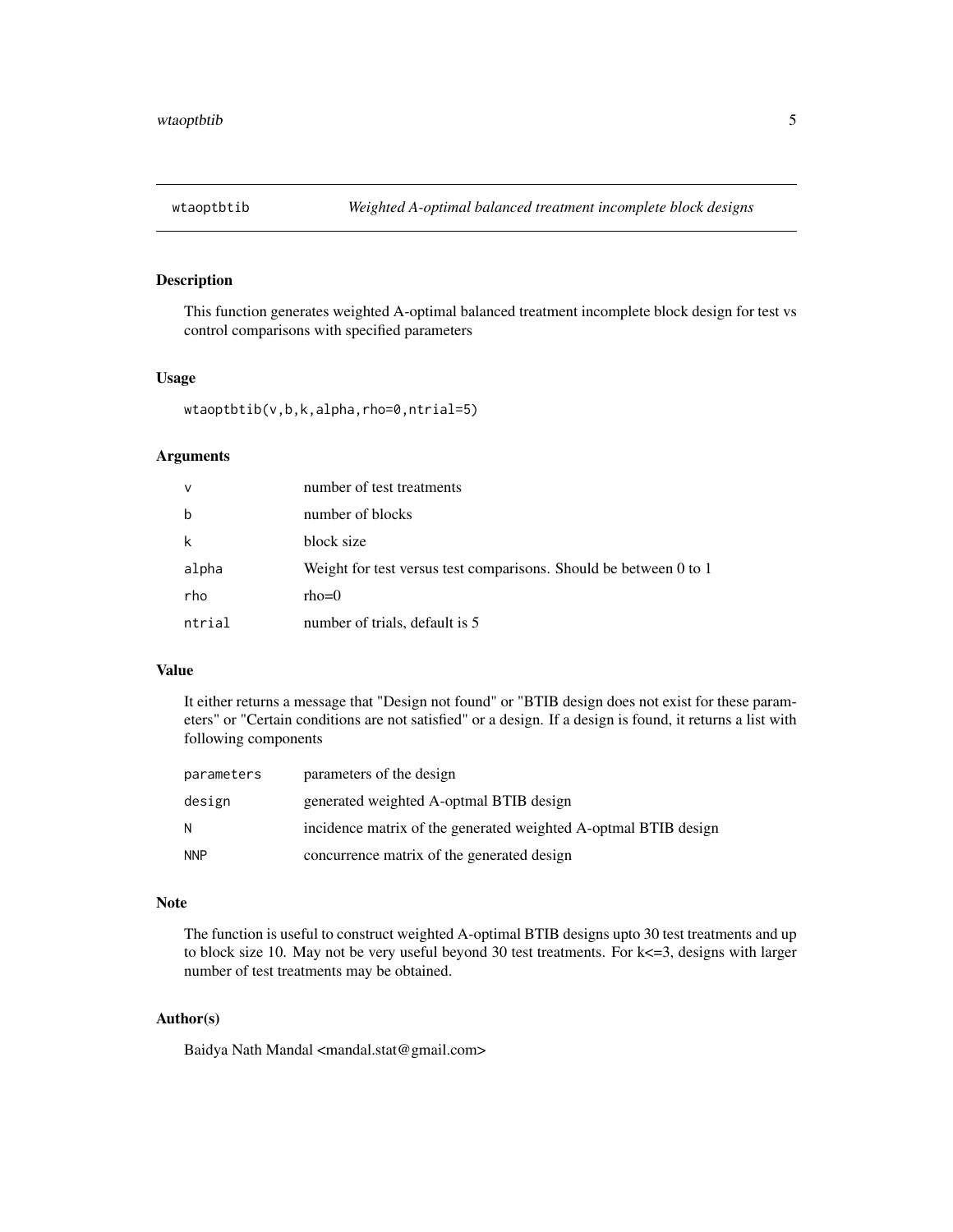# References

Gupta, V., Ramana, D. and Parsad, R. (1999). Weighted A-efficiency of block designs for making treatment-control and treatment-treatment comparisons, Journal of statistical planning and inference 77(2), 301–319.

Mandal, B. N., Parsad, R. and Dash, S. (2017). A-optimal block designs for comparing test treatments with control treatment(s) - an algorithmic approach, upcoming project report, ICAR-Indian Agricultural Statistics Research Institute, New Delhi, India.

# Examples

##construct a weighted A-optimal BTIB design with 4 test treatments in 6 blocks each of size 4 ##with weights to test vs test treatments comparisons as 0.6 wtaoptbtib(v=4,b=6,k=4,alpha=0.6,rho=0) ##construct an A-optimal BTIB design with 9 test treatments in 12 blocks each of size 4 ##with weights to test vs test treatments comparisons as 0 wtaoptbtib(v=9,b=12,k=4,alpha=0,rho=0) ##design not found ## Not run: wtaoptbtib(v=3,b=6,k=5,alpha=0.2,rho=0) ##BTIB design does not exist for these parameters #Not run wtaoptbtib(3,4,3,0.2,0)